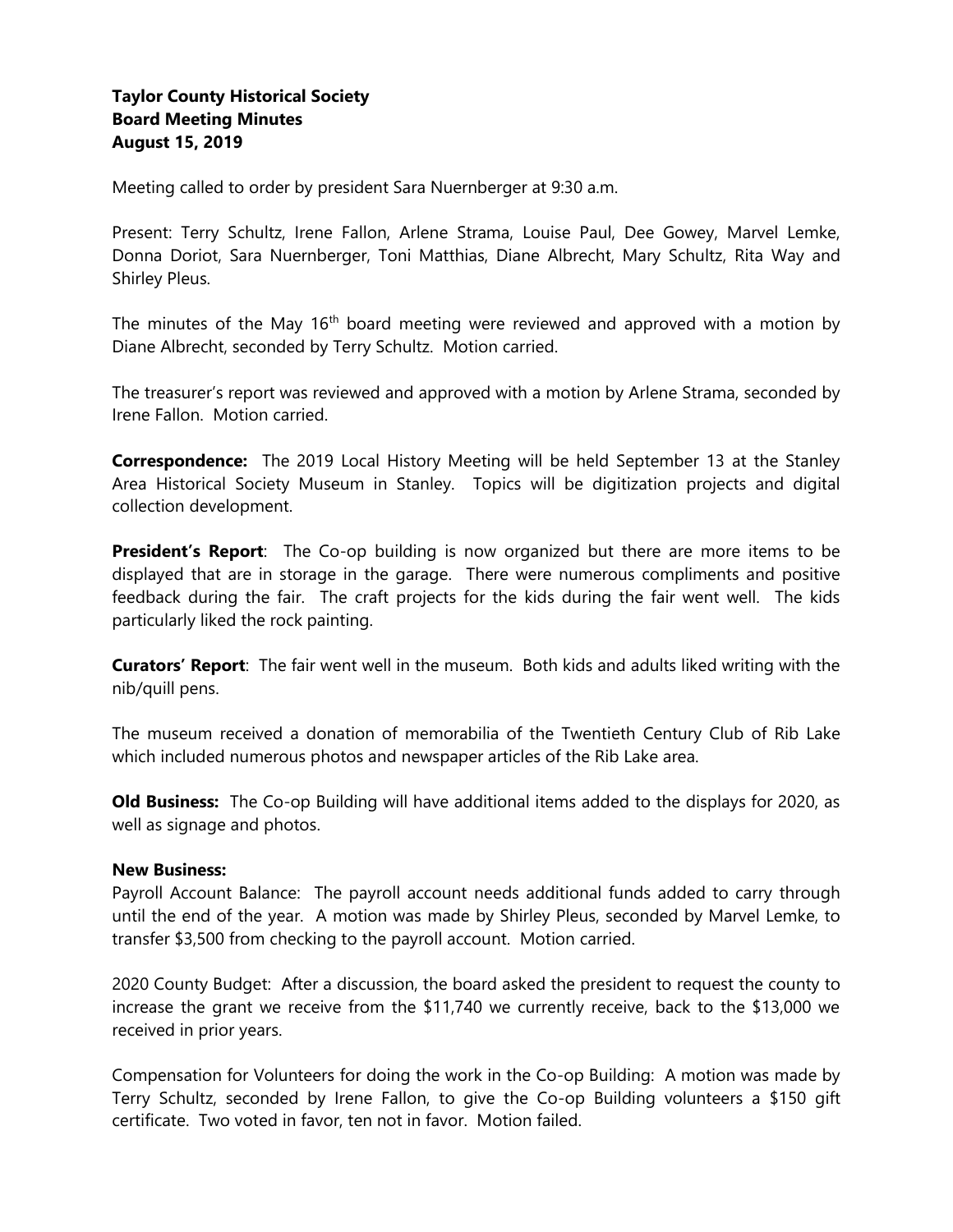A motion was made by Shirley Pleus, seconded by Louise Paul, to give \$200 in Chamber of Commerce gift certificates to the volunteers who worked in the Co-op building. Motion carried.

A motion was made to adjourn by Terry Schultz, seconded by Diane Albrecht. Motion carried. Meeting adjourned at 10:57 a.m.

Respectfully Submitted by Mary Schultz, Secretary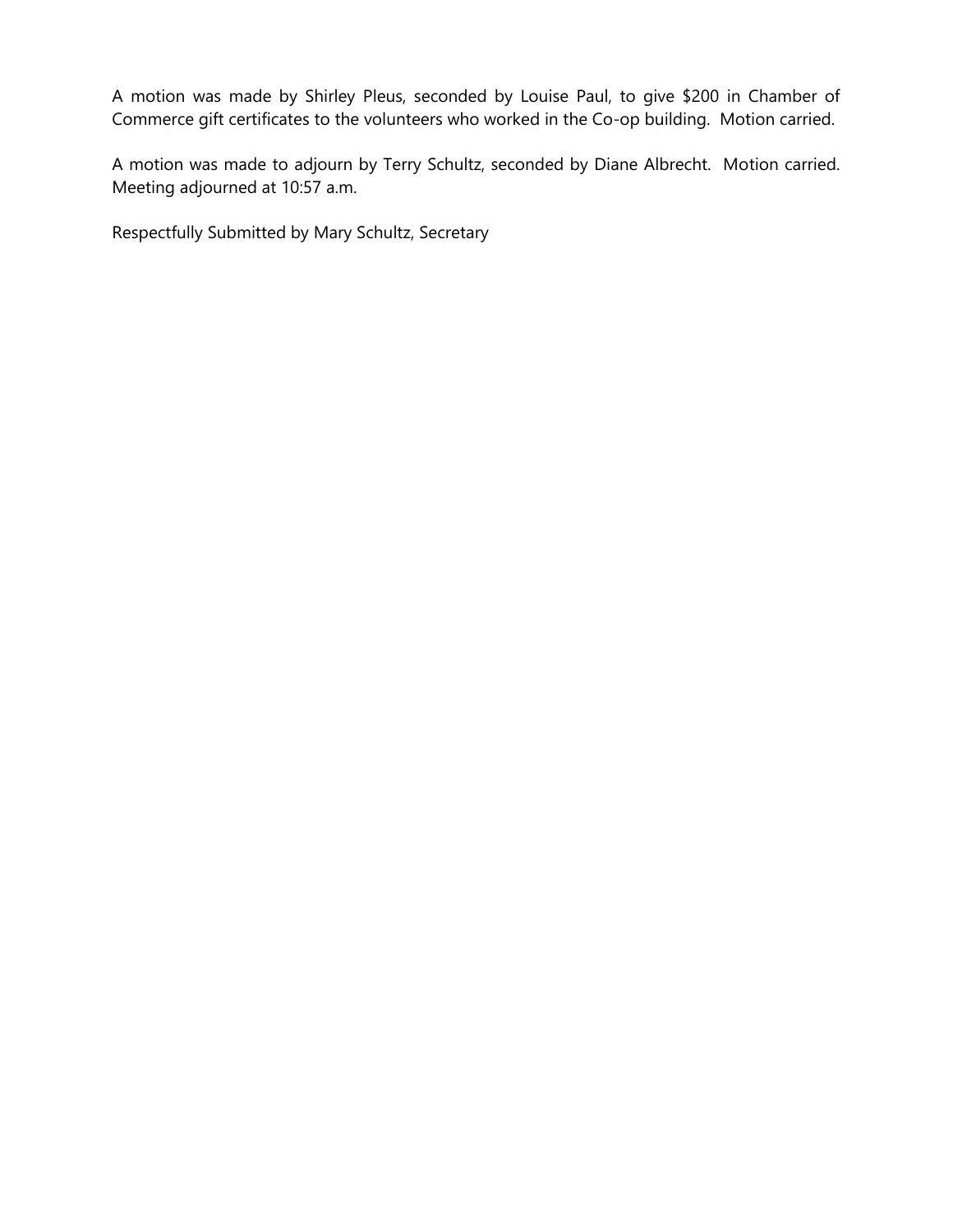# **General Membership Meeting Thursday, June 20, 2019**

The meeting was called to order by Sara Nuernberger at 5:30 p.m.

Present: Jorie Nelson, Donna Doriot, Charles Doriot, Arlene Strama, Louise Paul, Shirley Pleus, Pat Pleus, Shirley Werner, Corliss Jensen, Irene Fallon, Clarence Kropp, Margie Kropp, Marvel Lemke, Julie Janke, Jackie Robinson, Dee Gowey, Dave Lemke, Shirley Lemke, Toni Matthias and Sara Nuernberger.

The agenda was approved with a motion by Irene Fallon, seconded by Louise Paul. Motion carried. The April 13, 2019 general membership meeting minutes were approved as distributed with a motion by Arlene Strama, seconded by Shirley Pleus. Motion carried.

The treasurer's report was read and approved with a motion by Dee Gowey, seconded by Jorie Nelson. Motion carried.

## **Curator's Report:**

Staff was contacted by Our Wisconsin magazine requesting information on Tombstone Pizza. They will be doing an article on the history of Tombstone Pizza and it is planned for the Sept/Oct issue at this time. If anyone is interested in obtaining a copy, Toni has the information for ordering a copy of the magazine.

Youth Day was well attended this year and the museum was included in the scavenger hunt. Thank you to the volunteers that helped us with this event.

#### **Correspondence:**

The Department of Workforce Development sent a request for us to complete information regarding employees at the museum. Sara completed the information and returned it to them.

## **New Business:** None

### **Old Business:**

The Co-op building project is coming along. Sara's brother is helping us out by completing carpentry work in the building and has plans to begin hanging some of the artifacts soon.

The One Room Schoolhouse days were conducted in May and taught by Marvel Lemke with assistance from the museum staff. Marvel shared pictures of the visiting students. The program will again be held for the 2019/2020 school year. Thank you to Marvel Lemke for teaching the classes and to office staff for assisting.

The schoolhouse interior is currently being painted and will have a fresh new look. Sara stated that if anyone has any old student desks that they would be willing to donate, we are in need of a few more.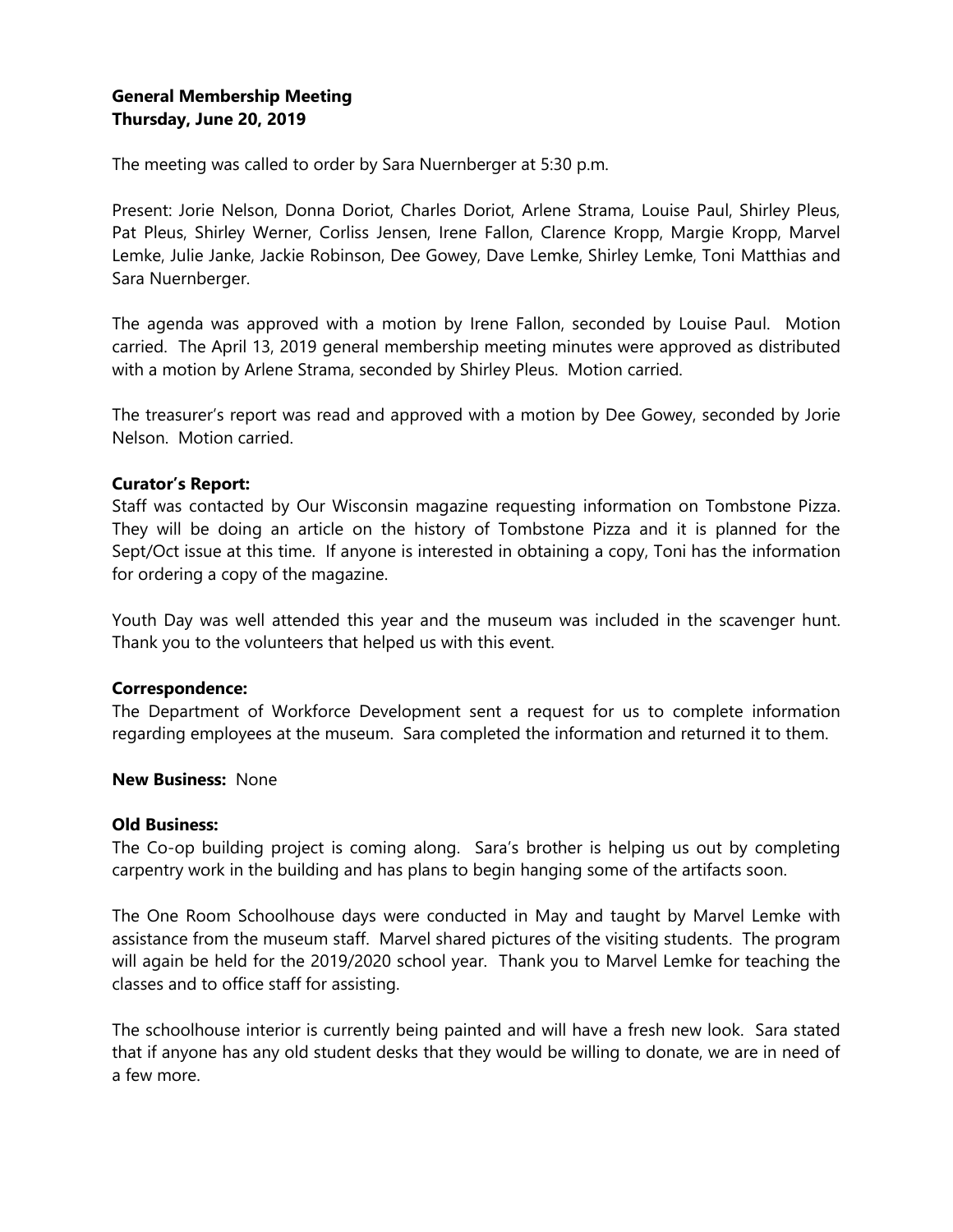Fundraising: Due to the time needed to work on the Co-op Building and the School, fundraising projects have been put on hold and will be revisited later this year.

A motion was made to adjourn by Irene Fallon, seconded by Chuck Doriot. Motion carried. Meeting adjourned at 5:50 p.m.

Respectfully Submitted by Toni Matthias, Acting Secretary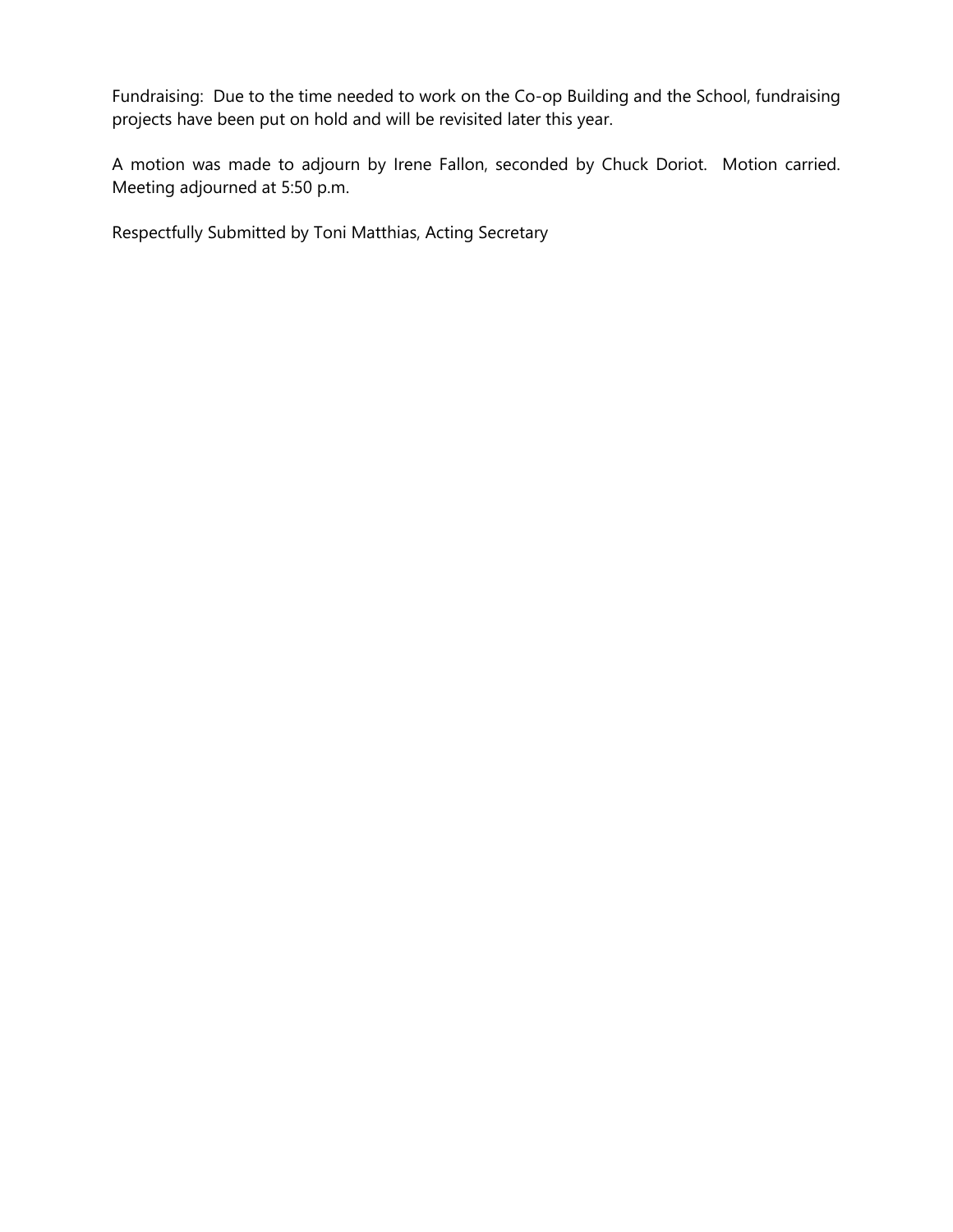# **Taylor County Historical Society Board Meeting Minutes May 16, 2019**

Meeting called to order by Sara Nuernberger at 9:30 a.m.

Present: Terry Schultz, Diane Albrecht, Sara Nuernberger, Donna Doriot, Shirley Pleus, Louise Paul, Dee Gowey, Arlene Strama, Irene Fallon, Rita Way, Mary Schultz, and Toni Matthias.

The minutes of the March 21st, board meeting was reviewed. Irene Fallon was omitted from those present at the meeting. The corrected minutes were approved with a motion by Terry Schultz, seconded by Irene Fallon. Motion carried.

The treasurer's report was read and approved with a motion by Diane Albrecht, seconded by Louise Paul. Motion carried.

Correspondence: The Wisconsin Historical Society has sent copies of the *Columns* newsletter to be distributed to the board of directors.

President's Report: The contact Sara had for doing a program on Stetsonville history for the June membership meeting declined. The curators will look for photos of Stetsonville for the program with the presentation being done by Sara. It was suggested to have the membership meeting at the Country Gardens assisted living facility as many of the residents would probably be interested in Stetsonville history.

Curators' Report: Four of the fourth-grade classes from the Medford Area Elementary School are visiting Washington school for the day in a one-room schoolhouse program. Two of the classes have already been held, with two more scheduled in the next two weeks. Marvel Lemke is teaching the classes. The classes are using McGuffey readers, writing with nib pens and ink, doing arithmetic on slate boards, having spelling bees and playing old-fashioned games during recess.

Youth Day is scheduled for May 17. The museum is participating in the trivia contest with the question: When did the railroad come to Medford? 1873

We've had several donations to the museum in the last month: a china cabinet, gramophone, clock, coffee grinder and wine goblets. We also received a box of newspapers and advertising items, glass negatives of the Westboro area and a plat book.

Cleaning of the historical buildings was discussed. A cleaning day is scheduled for Wednesday, May 29.

Old Business.

Co-op Building Project: Logging and farm items have been moved from the main museum down to the Co-op Building.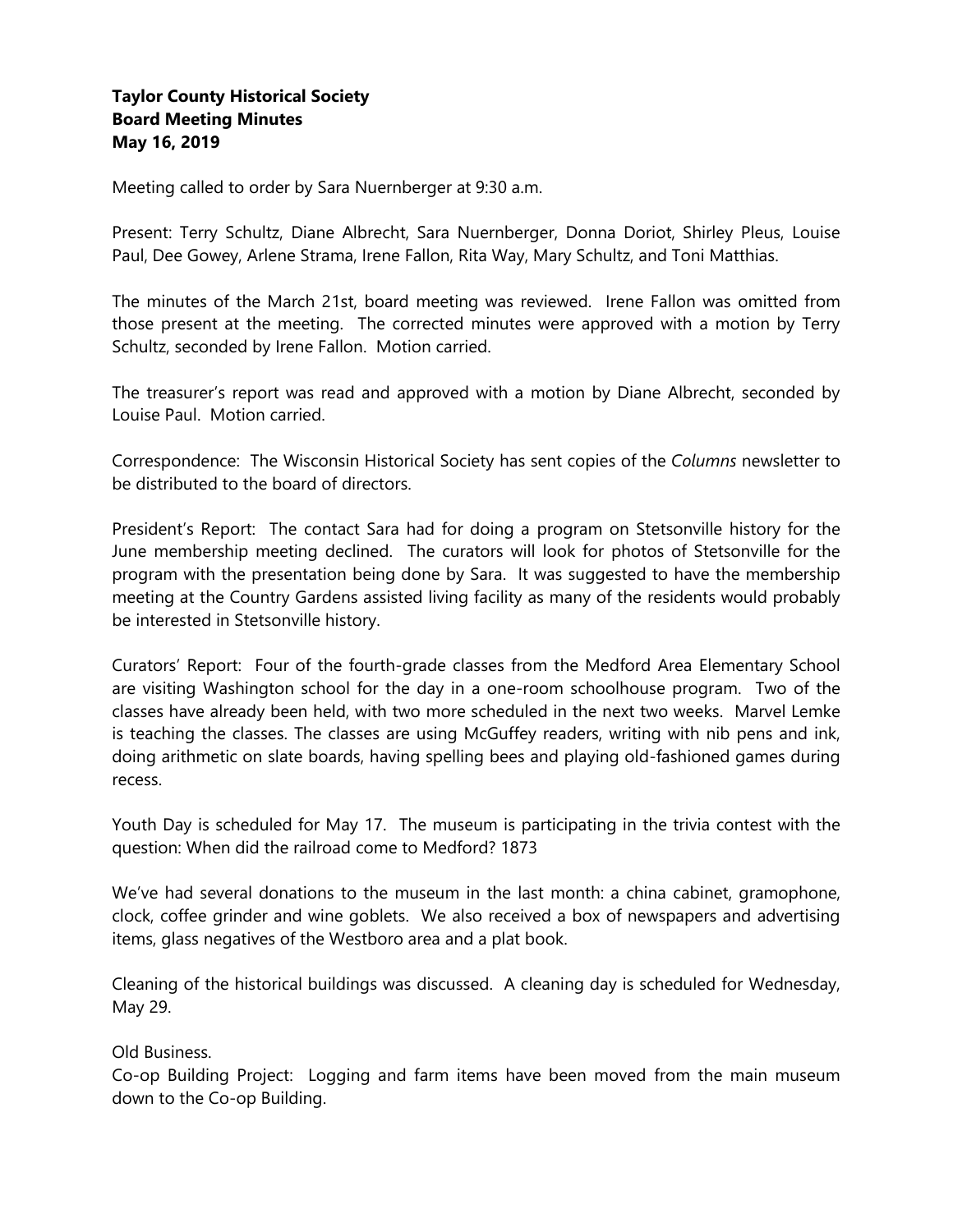Sara suggested the fundraising project of a booklet for sale of historical pictures and information be put on hold until next year when we will have more time.

New Business: Sara's brother is available to do the work in getting the displays built for the Coop building and the museum. The budget for the new displays was discussed. A motion was made to give Donna Doriot the authority to use \$3,000 from the CD as needed for building materials and to pay \$20 per hour for the labor. The motion was made by Toni Matthias, seconded by Irene Fallon. Motion carried.

A motion was made to adjourn by Shirley Pleus, seconded by Arlene Strama. Meeting adjourned at 10:08 a.m.

Respectfully Submitted by Mary Schultz, Secretary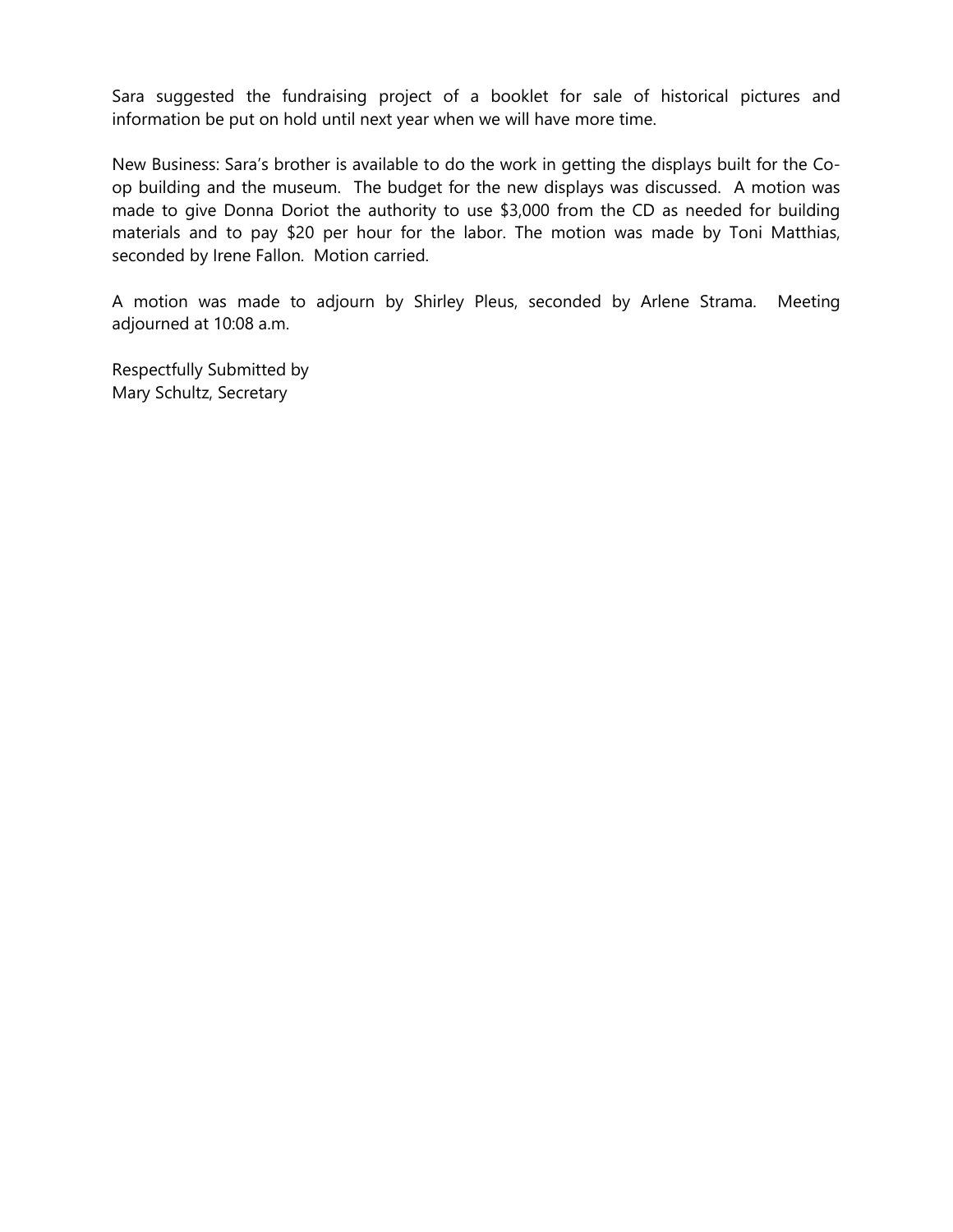# **General Membership Meeting – April 13, 2019**

The meeting called to order by Sara Nuernberger at 11:05 a.m.

Present: Arlene Parent, Rita Way, Jorie Nelson, Donna Doriot, Charles Doriot, Arlene Strama, Louise Paul, Terry Schultz, Shirley Pleus, Pat Pleus, Diane Albrecht, Shirley Werner, Chris Finkler, Earl Finkler, Corliss Jensen, Mary Schultz, Sara Nuernberger.

The agenda was approved with a motion by Diane Albrecht, seconded by Chuck Doriot. Motion carried.

The January 19, 2019 general membership meeting minutes were approved with a motion by Arlene Strama, seconded by Louise Paul. Motion carried.

The treasurer's report was read and approved with a motion by Diane Albrecht, seconded by Earl Finkler. Motion carried.

## **Curator's Report:**

Toni and Mary have been transcribing digital files that have been made from cassette tapes which we have in our collection. They cover a variety of topics such as Prink's Dam, the Amish living in Taylor County, dairy farming, etc. Chris Finkler will also be assisting with this project.

Toni painted one of the display cases that was recently purchased.

Mary and Toni have been planning several new exhibits. One of the exhibits will be about the Medford Mink Festivals and the other one will focus on recreation in Taylor County and will be changed with the seasons.

#### **New Business:** None

#### **Old Business:**

The Co-op building project has been on hold due to the weather.

Cultural Fair: Toni and Sara had a table at the Cultural Fair held at the Medford High School. The Historical Society had a drawing and gave away one Taylor County History book and three memberships.

Fundraising: It was decided at the March board meeting to put together a book with photos and news articles to sell as a fundraiser instead of calendars. Cookies will again be sold at Maplefest.

A Day in a One-Room School: Four days in May have been scheduled for classes in the schoolhouse. Marvel Lemke will be teaching, and Mary and Toni will assist her. Next fall we will reach out to additional schools in the county to ask if they would be interested in participating.

The interior of the school will be painted in June and we will also purchase new window shades.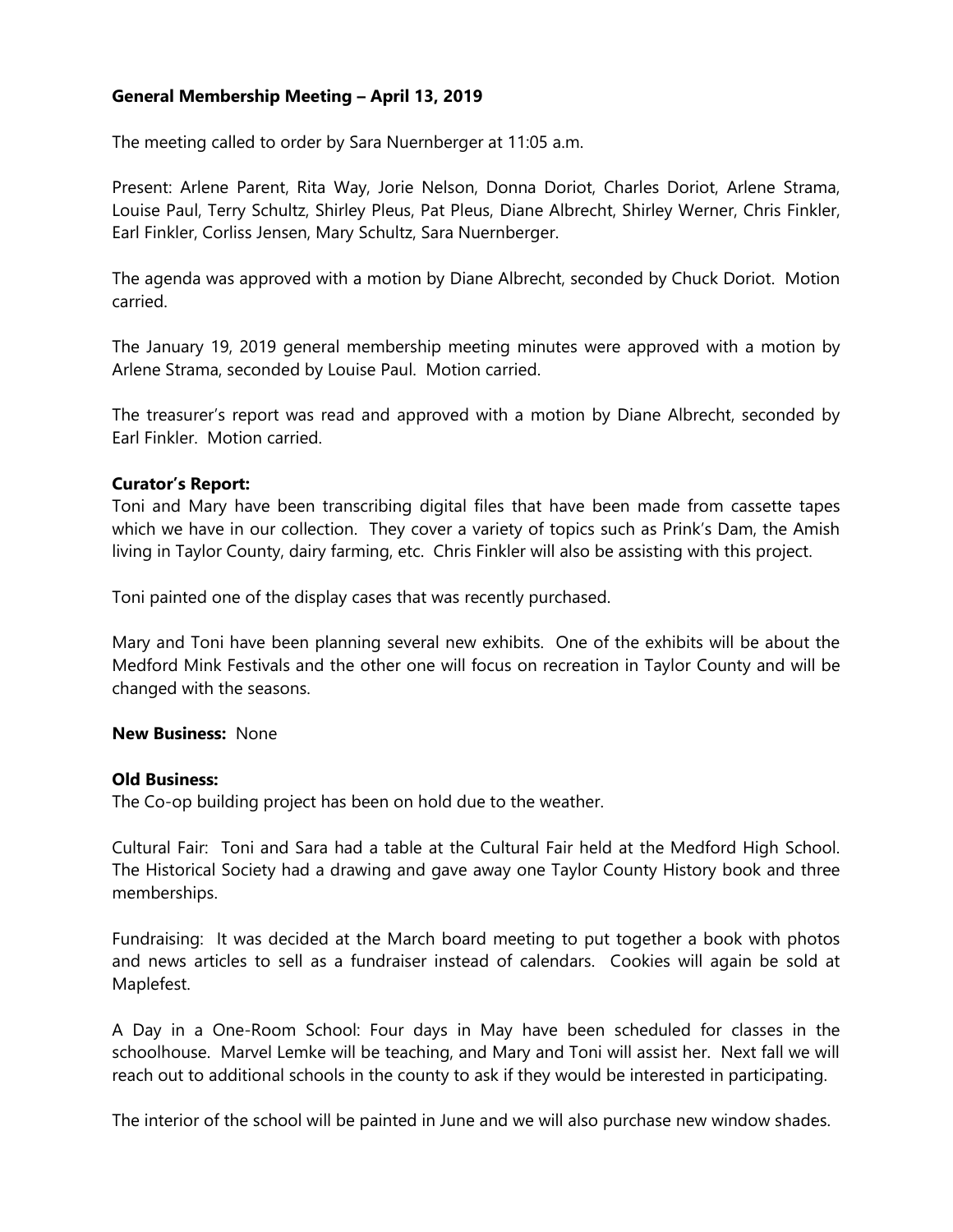Discussion: The question was asked if the museum will be open again for Youth Day on May 17. The museum will be open, and we will contact Mike Riggle to verify the times they need us to be open.

A motion was made to adjourn by Donna Doriot, seconded by Pat Pleus. Motion carried. Meeting adjourned at 11:22 a.m.

Respectfully Submitted by Mary Schultz, Secretary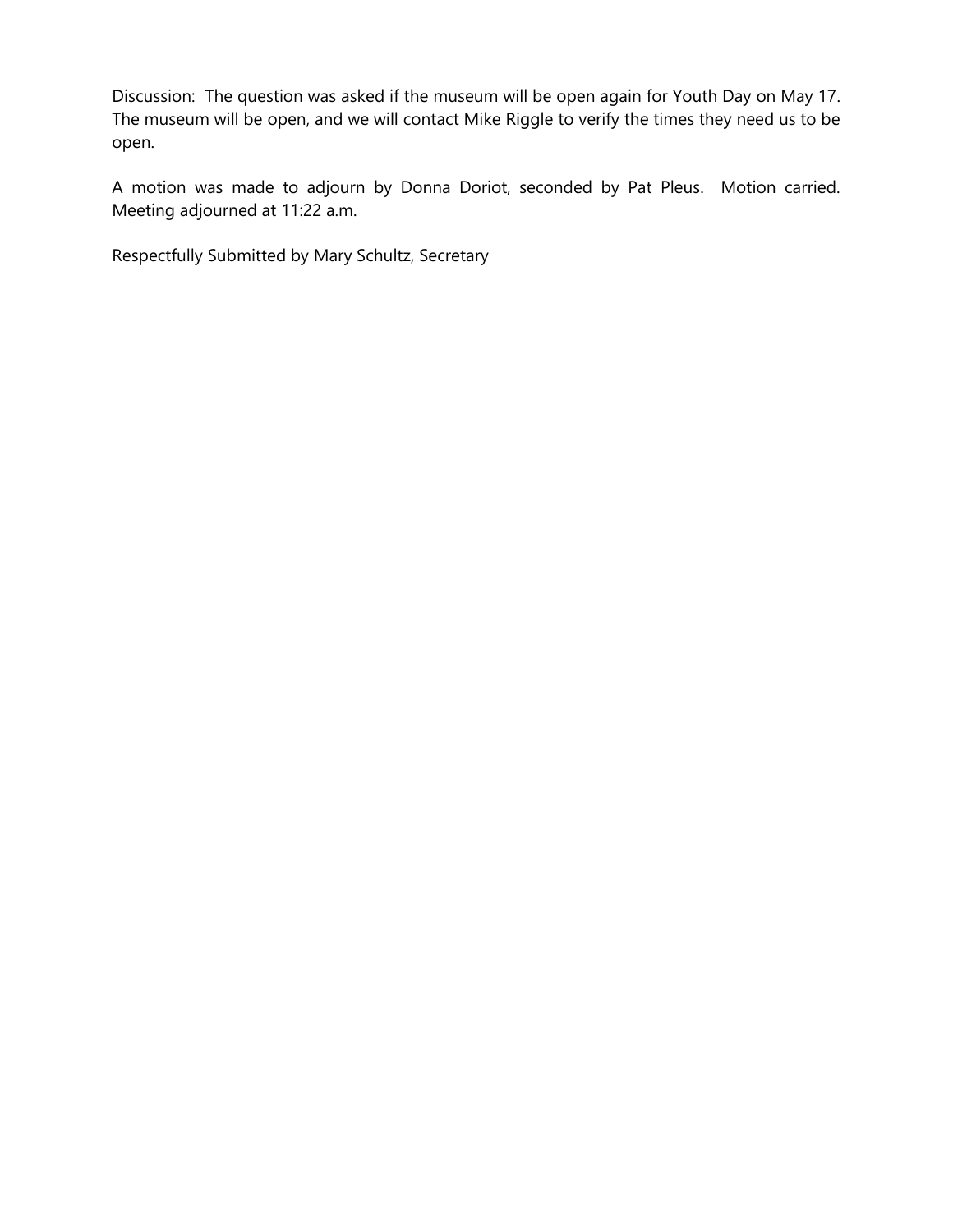# **Taylor County Historical Society Board Meeting Minutes March 21, 2019**

Meeting called to order by Sara Nuernberger at 9:30 a.m.

Present: Terry Schultz, Rita Way, Dee Gowey, Louise Paul, Toni Matthias, Donna Doriot, Diane Albrecht, Sara Nuernberger, Mary Schultz, Shirley Pleus, and Arlene Strama.

A motion was made by Diane Albrecht, seconded by Irene Fallon, to approve the agenda. Motion carried.

The minutes of the February 21, 2019 board meeting were read and approved with a motion by Terry Schultz, seconded by Toni Matthias. Motion carried.

The treasurer's report was read and approved with a motion by Louise Paul, seconded by Diane Albrecht. Motion carried.

Correspondence: Roger Emmerich dropped off information about the Forward Bank Charitable Money Market Account program explaining their program for donations to non-profits.

The Historical Society received a membership renewal form from Historic St. Ann's. A motion to renew our membership at the \$25 level was made by Arlene Strama, seconded by Toni Matthias. Motion carried.

The mini-grant program is available again. We can receive up to \$700 with matching funds.

President's Report: Sara has been digitalizing cassette tapes from the 1970s which are programs from speakers at the UW Medford campus as well past museum programs. The digital files will be transcribed and will be a good resource for historical information on Taylor County.

Programs for Membership Meetings: A program on the history of Stetsonville was suggested by Sara. She will check on getting a speaker for this topic.

Curators' Report: When the logging equipment is moved to the Co-op building, the museum will have room for two new full-sized exhibits. Mary and Toni are thinking of a recreation exhibit which would be rotated with the seasons, and an exhibit featuring the Medford Mink Festival. There will be room for a smaller exhibit by the north door which possibly will be photos of Medford businesses through the years. An area for students from the middle school to create an exhibit is also being considered.

## Old Business

Building Project: We will need volunteers to build displays in the Co-op building and to build raised floors for the exhibits in the museum.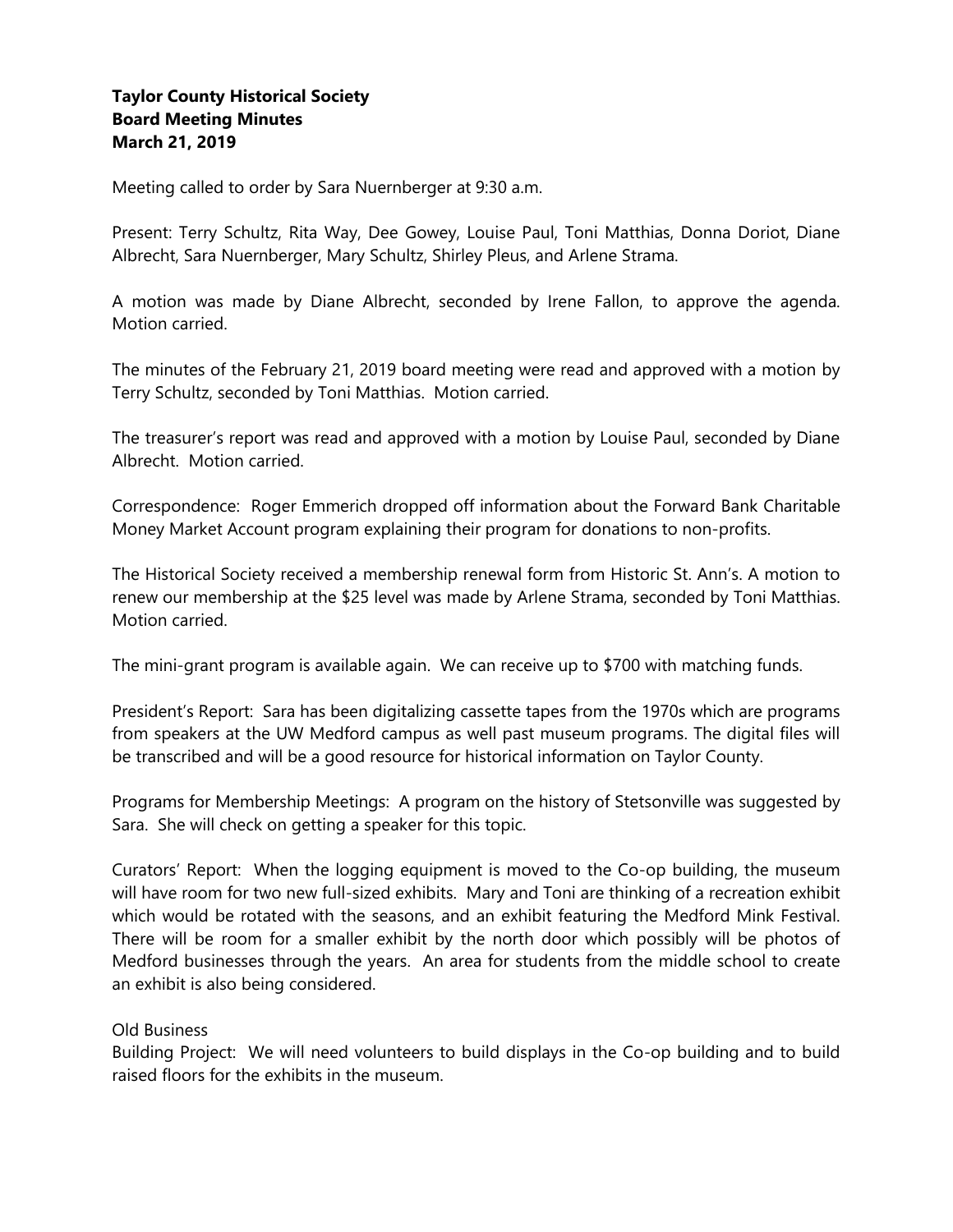Cultural Fair: Toni and Sara had a table at the Cultural Fair held at the Medford High School. The Historical Society had a drawing and gave away one Taylor County History book and three memberships.

Fundraising: The calendar fundraising idea was discussed. It was suggested we sell a photo booklet on local history topics, such as the great fire of 1885 or communities in Taylor County, instead of the calendars. Sara will check into what this would cost.

The museum will be open for Maple Fest on Saturday, April 27, and we will again be selling cookies.

A motion to adjourn was made by Rita Way, seconded by Irene Fallon. Motion carried. Meeting adjourned at 10:45 a.m.

Respectfully Submitted Mary Schultz, Secretary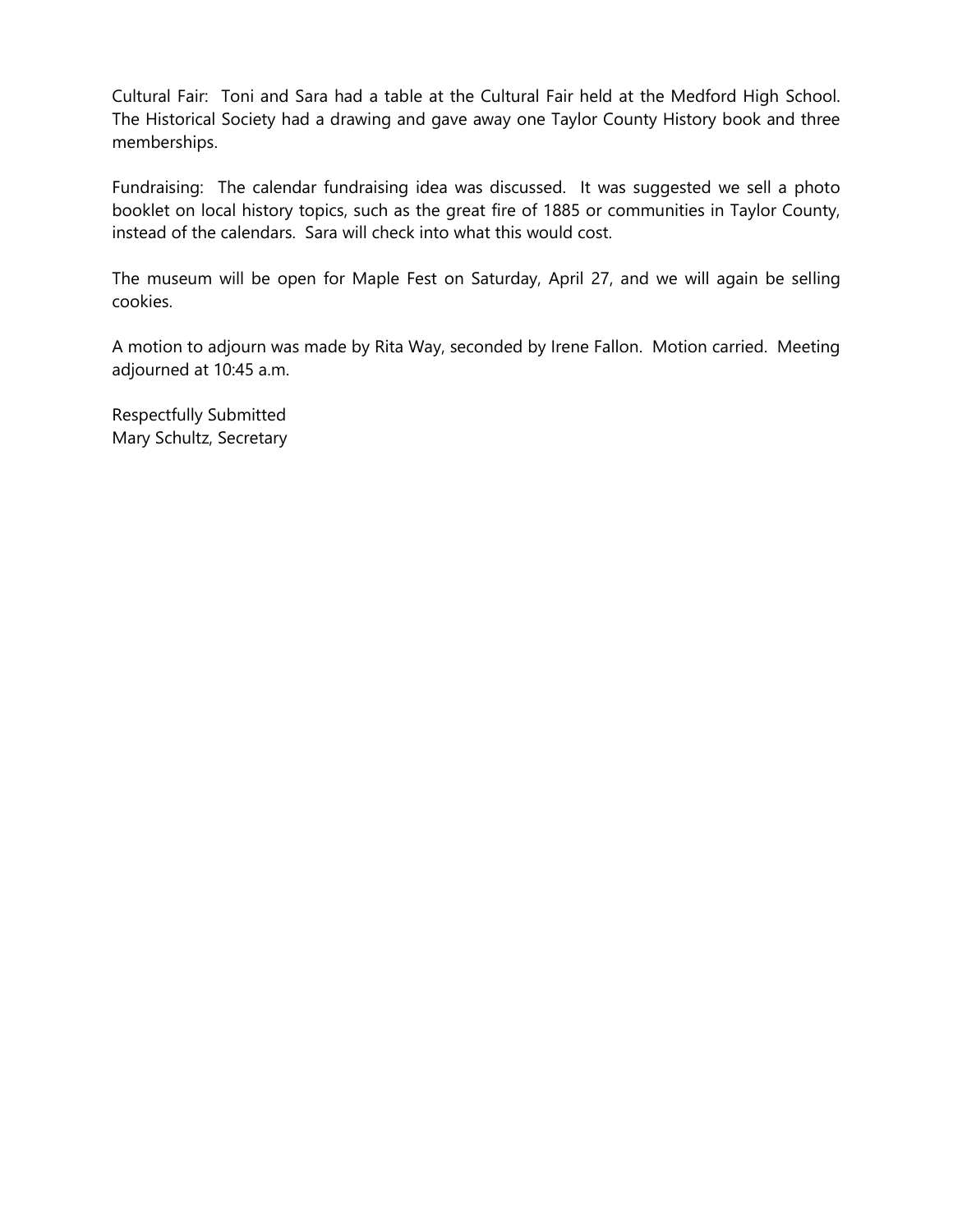# **Taylor County Historical Society Board Meeting Minutes February 21, 2019**

The meeting was called to order by President Sara Nuernberger at 9:30 a.m.

Present: Diane Albrecht, Shirley Pleus, Dee Gowey, Arlene Strama, Rita Way, Toni Matthias, Sara Nuernberger, Irene Fallon and Marvel Lemke.

# **Approval of Agenda:**

A motion was made by Dee Gowey to approve the agenda, seconded by Marvel Lemke. Motion carried.

Minutes of October 18, 2018 board meeting were read by Toni. Shirley Pleus made a motion to accept the October meeting minutes as read, seconded by Dee Gowey. Motion carried.

No treasurer's report, Donna Doriot was unable to attend the meeting.

**Correspondence:** We received a letter from the DOT in regard to a project on Hwy 97. The letter will be placed on file.

**President's Report:** IRS e-postcard has been filed to maintain our tax-exempt status. The Wisconsin Historical Society annual report has been filed.

## **Curators' Report:**

Toni mentioned her, and Sara went through storage area above bathrooms and cleaned that up. Several mannequins were found. Toni has been working on articles for future newsletters and continuing to organize the storage room.

## **Old Business:**

Building Project. The large items from the logging display will be moved down to the Co-op building in spring. Setup of the displays in the Co-op building will be started in the spring with the intent to have them finished by fair time.

Day in a One Room Schoolhouse. Marvel Lemke has agreed to teach for the program.

School Interior Painting. Marlene Brandner will paint the inside of schoolhouse in June. Her quote was for \$1,130.43 which includes paint and supplies. Eggshell or light yellow was discussed for the paint color. Sara mentioned that we also need to purchase new window shades.

Cultural Fair. The Cultural Fair is on March 2 from 10 a.m. to 2 p.m. We will have a table at the event. Sara and Toni will be there, and we will be selling 8 x 10 historic photos along with tiles, books, etc. We will have a special on the Taylor County History Book for \$20 for this event. A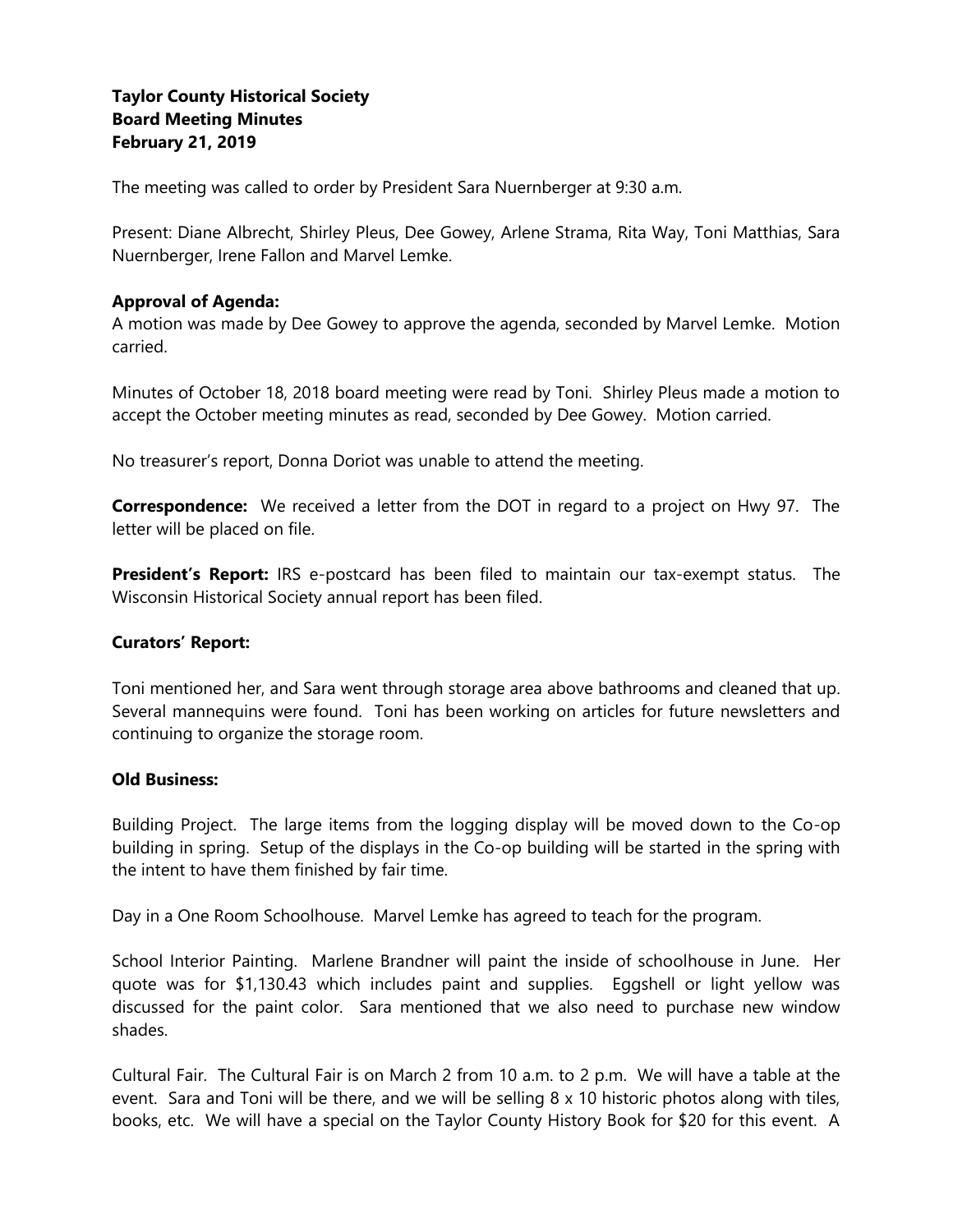discussion was held about having drawings again this year. It was decided to give away a Taylor County History Book as well as several memberships.

Fundraising. Discussed selling calendars with old photos. Calendars should be done before fair time if we decide to have this as a fundraiser. Sara will get numbers on cost and bring to next meeting. Selling 8 x 10 copies of historic photos. Discussed selling cookies at Maplefest again. This year we will order 12 dozen cookies to sell.

Programs for 2019. Sara talked about transferring tape recordings from cassette tapes to digital format. It may be a possibility to use the audio with photos for a program for the public. Discussed a community program this year instead of having an annual dinner. Possibly a Drive-In Movie Night event. Program could possibly be combined with an open house at museum. The event could be held in early or mid-September.

Audit of Treasurer's Books (2018). Arlene Strama and Irene Fallon completed the audit and the books were found to be in order.

The motion was made to adjourn by Diane Albrecht, seconded by Rita Way.

Meeting adjourned at 10:32 a.m.

Respectfully Submitted by Toni Matthias, Acting Secretary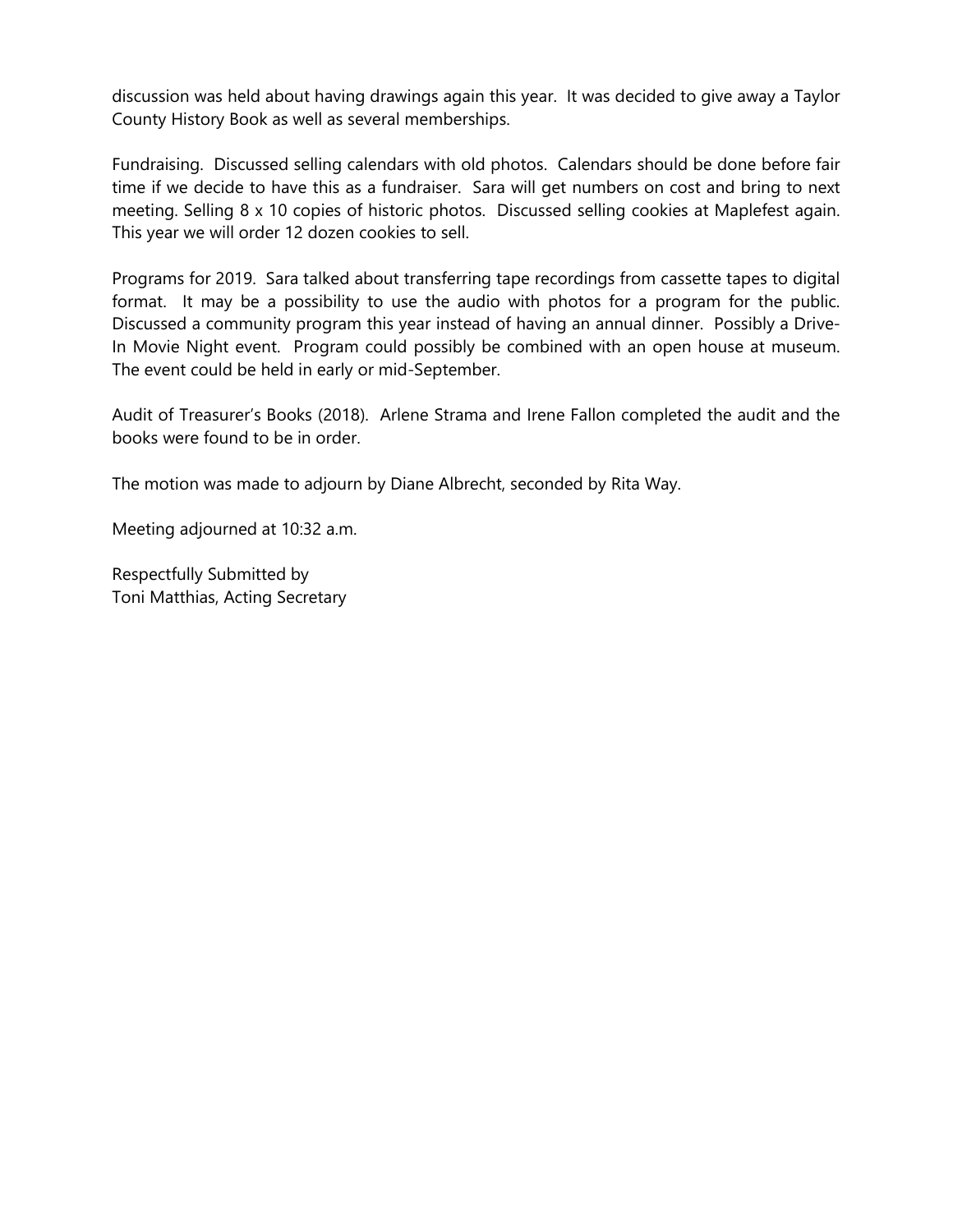# **General Membership Meeting Saturday, January 19, 2019**

The meeting called to order by President Sara Nuernberger at 11:02 a.m.

Present: Irene Fallon, Tom Matthias, Dee Gowey, Arlene Strama, Arlene Parent, Donna Doriot, Charles Doriot, Shirley Pleus, Pat Pleus, Clarence Kropp, Margie Kropp, Marvel Lemke, Diane Thielke, Gordon Thielke, Bruce Albrecht, Diane Albrecht, Louise Paul, Jorie Nelson, Hildegard Kuse, Loretta Kuse, Jackie Robinson, Toni Matthias, Sara Nuernberger.

Gordon Thielke made a motion to approve the agenda, seconded by Tom Matthias. Motion carried.

The minutes of the September general membership meeting were read by Toni Matthias. A motion to accept the minutes was made by Gordon Thielke, and seconded by Irene Fallon. Motion carried.

The treasurer's report was read by Donna Doriot. Correction to year at top of Treasurer's report was made to show 2019. A motion was made by Arlene Strama to accept the treasurer's report, seconded by Dee Gowey. Motion carried.

## **President's Report**:

Updates will be covered under old business.

#### **Curator's Report**:

January 3rd, we had 50 students from fourth grade tour the museum. Marvel Lemke assisted Toni with the tours. Tours went well and students enjoyed themselves. Toni has been going through old newspapers and finding interesting stories for the newsletter. Sara and Toni did a display of old Christmas ornaments at the courthouse and the display has gotten good comments. Toni and Sara will be working on putting together things for the Cultural Fair which is to be held at the high school in March.

### **Old Business:**

Building Project: Jon Macik sealed the walls in October. Setup of the displays in the Co-op building will be started in the spring with the intent to have them finished by fair time.

Our first Day in a One Room Schoolhouse was held September 25<sup>th</sup> and it went well very well. Marvel Lemke, Toni Matthias and Mary Schultz were there as observers. We hope to have 5-6 more fourth grade classes participate in May of this year.

Listening to War Project: The visual and audio tapes have been sent to Recollection Wisconsin to be digitized. Once the project is completed, the materials will be available online.

Schoolhouse Painting: Marlene Brandner has given us a quote to paint the interior of the schoolhouse and it should be completed prior to the fair.